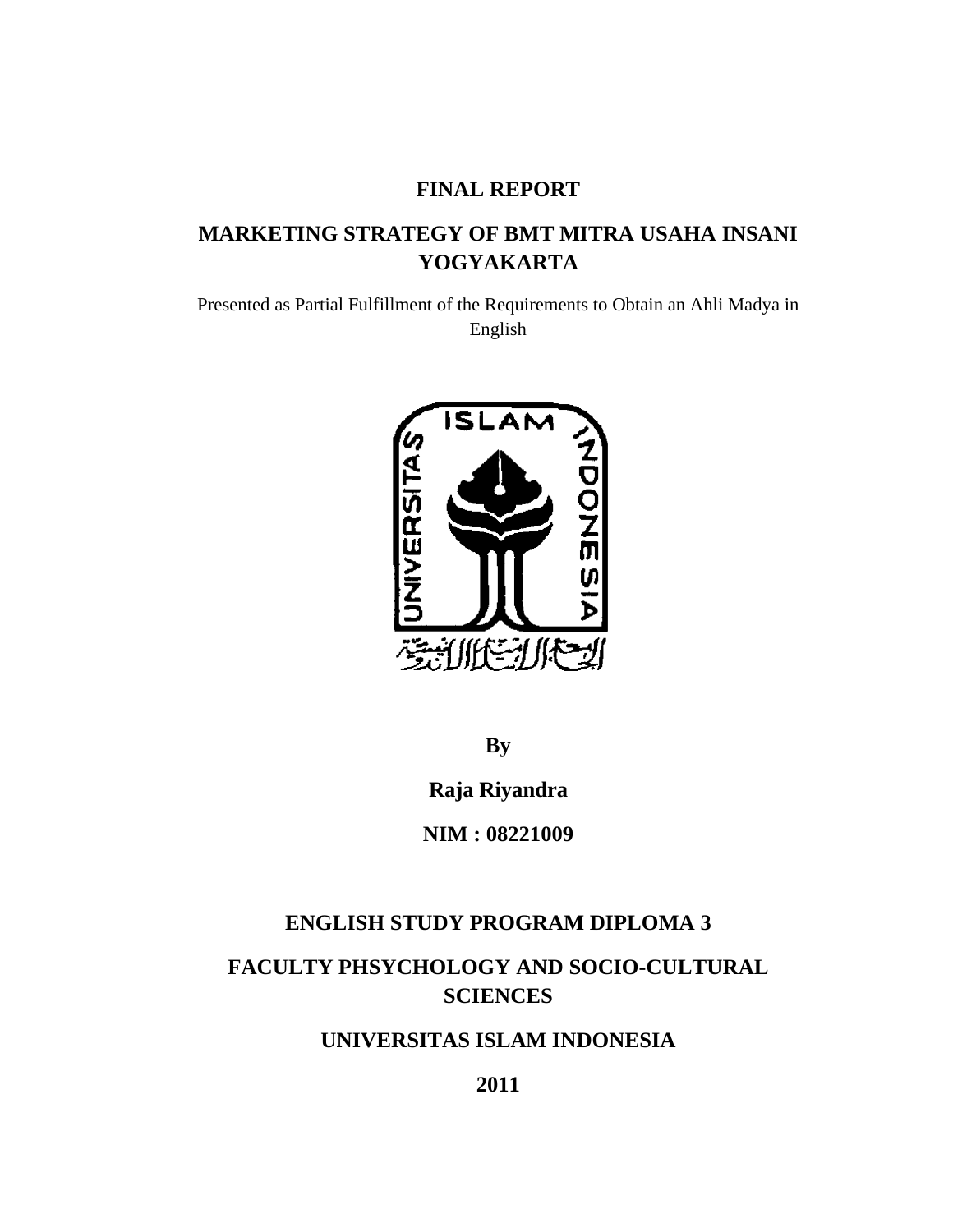#### **ENDORSMENT PAGE**

# Title : MARKETING STRATEGY OF BMT MITRA USAHA INSANI YOGYAKARTA

Name : Raja Riyandra

NIM : 08221009

Approved by:

Academic Consultant 1 Academic Consultant 2

Date …/ …/ …

H. Nur Kholis, S.Ag, M.Sh.Ec. Nizamuddin Sadiq, S.Pd.,M.Hum

The Head of English Study Program Diploma 3

Faculty of Psychology and Socio – Cultural Sciences

Islamic University of Indonesia

Date .../ .../ ...

Nizamuddin Sadiq, S.Pd.,M.Hum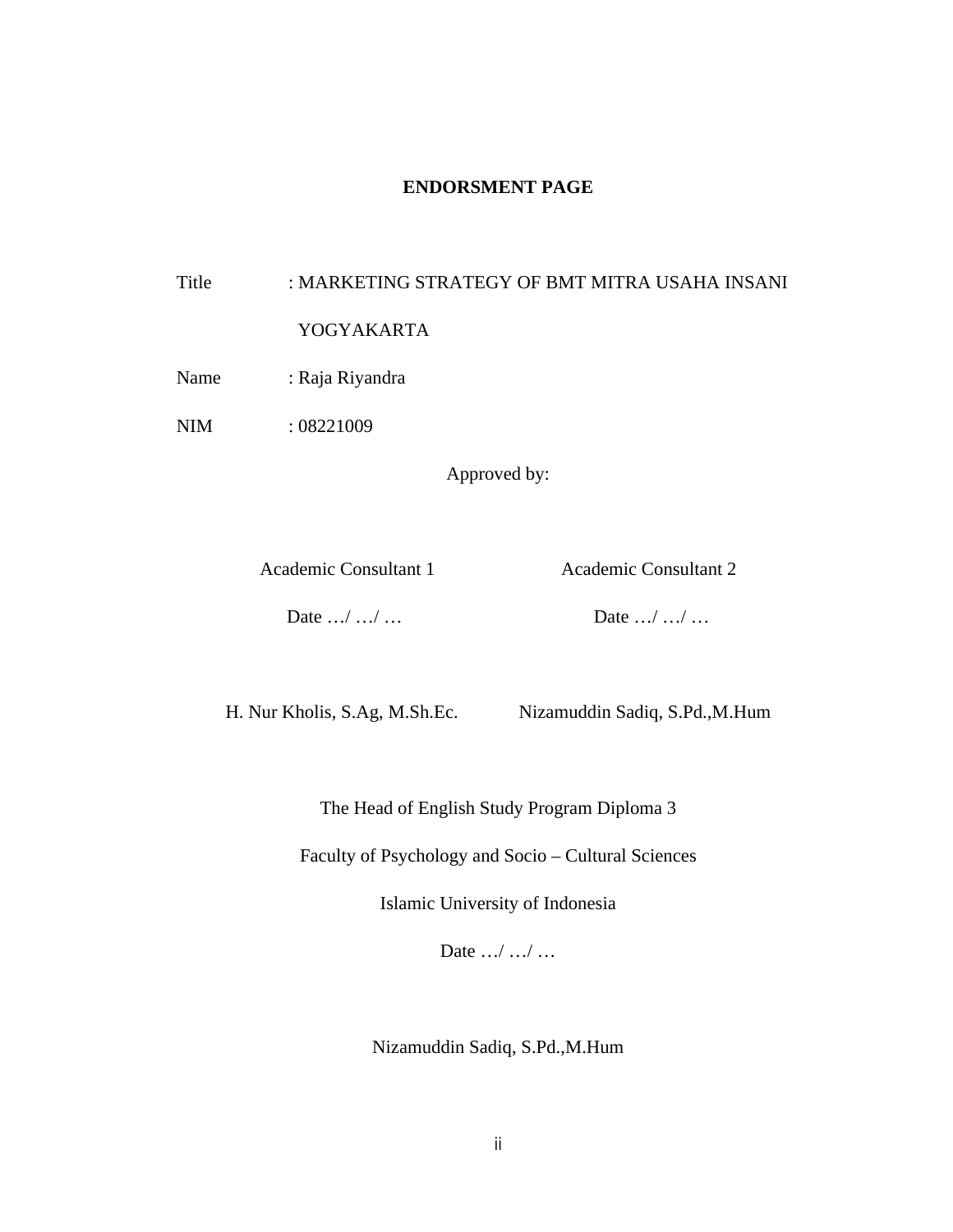#### **APPROVAL PAGE**

**"MARKETING STRATEGY OF BMT MITRA USAHA INSANI** 

**YOGYAKARTA"**

# "MARKETING STRATEGY OF BMT MITRA USAHA INSANI<br>"YOGYAKARTA"  $\mathbf{r}$

Accepted by the Board Examiner

Date  $M$   $M$  200-

Name

 $P_{\text{max}}$ 

Chair Person

First Examiner

Ir. Aldi Wisnumurti, M.Hum.

Ir. Aldi Wisnumurti, M.Hum. ……………………..

Second Examiner

Second Examiner

Acknowledged by

Signature

The Head of English Study Program Diploma 3

Islamic University of Indonesia  $T_{\text{min}}$  see Equal of English Study Program  $\text{Cyl}_2$ Islamic University of Indonesia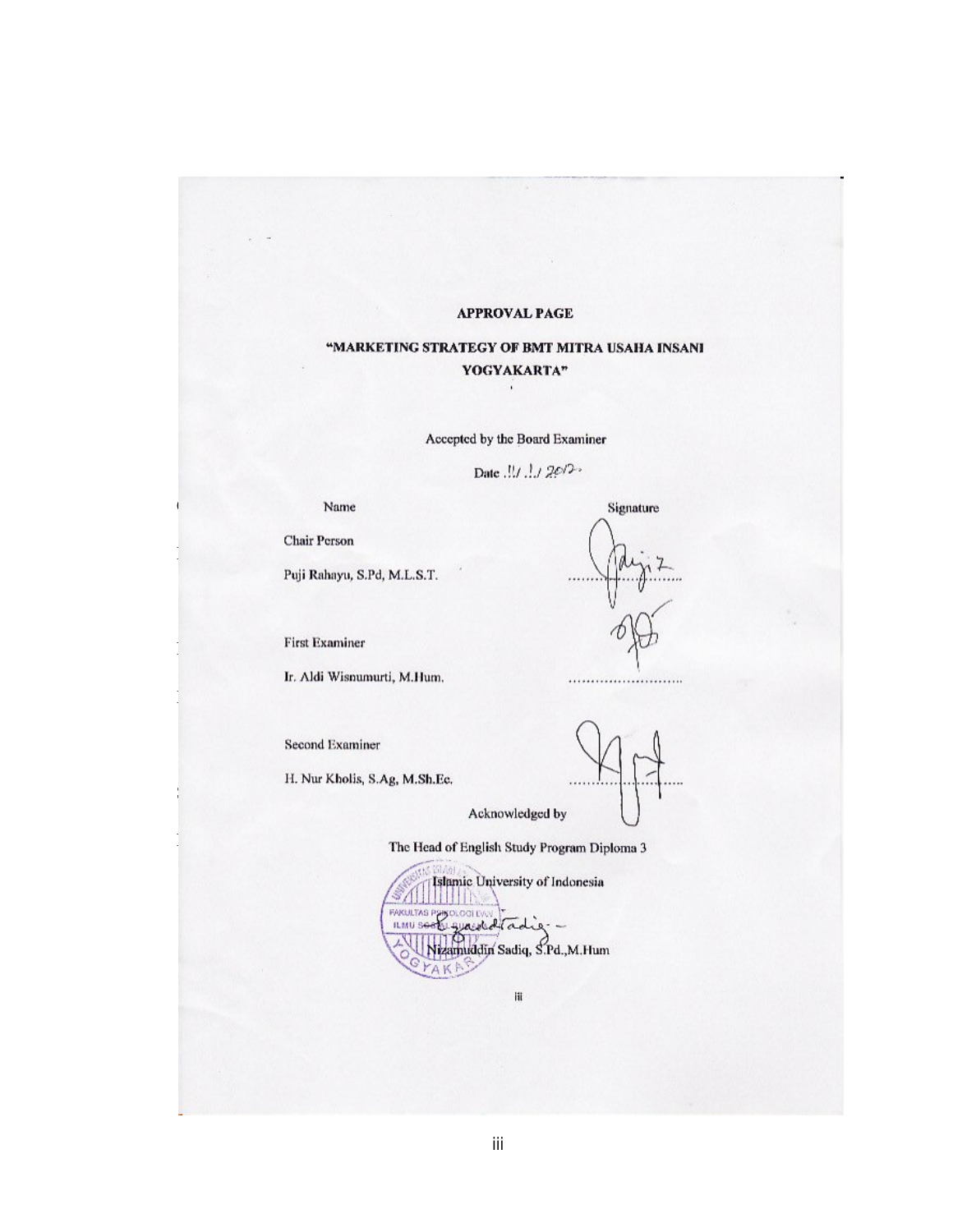### **STATEMENT**

The undersigned below :

| Name    | : Raja Riyandra                           |
|---------|-------------------------------------------|
| NIM     | : 08221009                                |
| Program | : English Study Diploma 3                 |
| Faculty | : Phsychology and Socio Cultural Sciences |
| Title   | : MARKETING STRATEGY OF BMT MITRA         |
|         | USAHA INSANI YOGYAKARTA                   |

Stating that the scientific work is the result of my own work. Throughout my knowledge contains no material written by others or have been used as a requirement of completion of studies at other colleges except certain parts that I took as a reference.

If this statement is not true, it would entirely be my responsibility.

Yogyakarta, 15 – 11 - 2011

The write

Raja Riyandra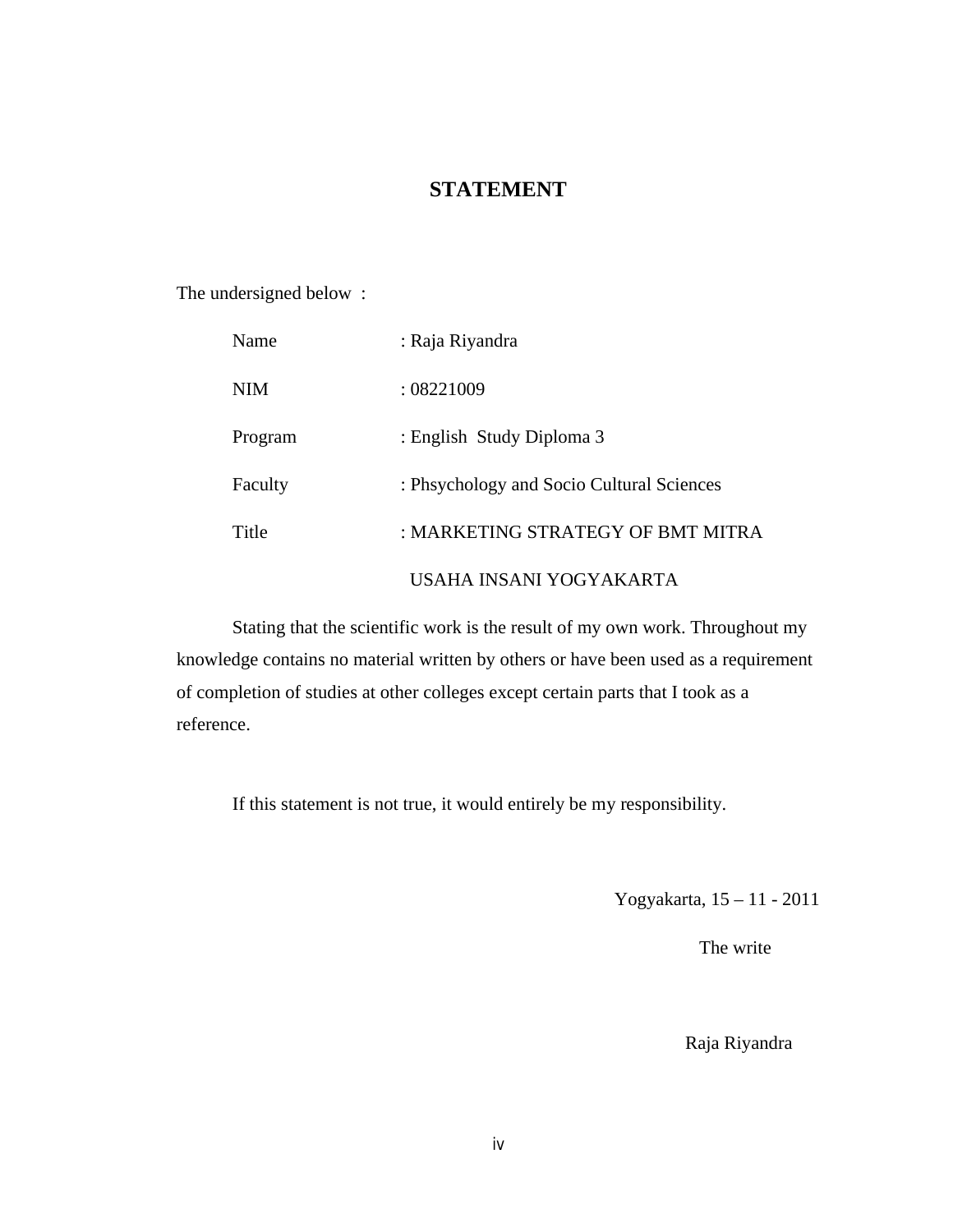#### **ACKNOWLEDGMENT**

First and foremost, I would like to express and praise my high gratitude to Allah SWT the almighty for the blessing, mercy, health, power, and inspiration leading me to reach the completion of this final project. Therefore, I would like to express my sincere appreciation to:

- 1. My beloved parents, Raja Ahmad and Gumiati for the supports, prayer, and patience.
- 2. Nizamuddin Sadiq, S.Pd.,M.Hum, the head of English Study Program Diploma 3 and my second final report consultant.
- 3. H.NurKholis, S.Ag,M.Sh.Ec. My first final report consultant.
- 4. All staffs of my agency, BMT Mitra Usaha Insani, for helping me in doing field study.
- 5. My younger brother, Raja Rimansyah for the supports and prayer.
- 6. My beloved friends in English Study Program Diploma 3 and Dual Studies, Ambar, Evril, Mb Marisa, Zuly, Regina Dewi, Niar, Masayu, Eksi, Iwa, Tri, Fajar, Awan, Endah, Mila, Tika, Riefka, Dita, Encis, Rahmat, Udin, for the support and giving me a lot of sweet memories that I might not forget.
- 7. All lecturers and staffs of English Study Program Diploma 3 UII who give Suggestions, supports, helps, and motivations for me to finish this paper.

Finally, I wish that this paper can give benefits for everyone. I realize that this paper is still far from being perfect, therefore suggestions and criticisms for better advancement of this paper are warmly welcomed and accepted.

Raja Riyandra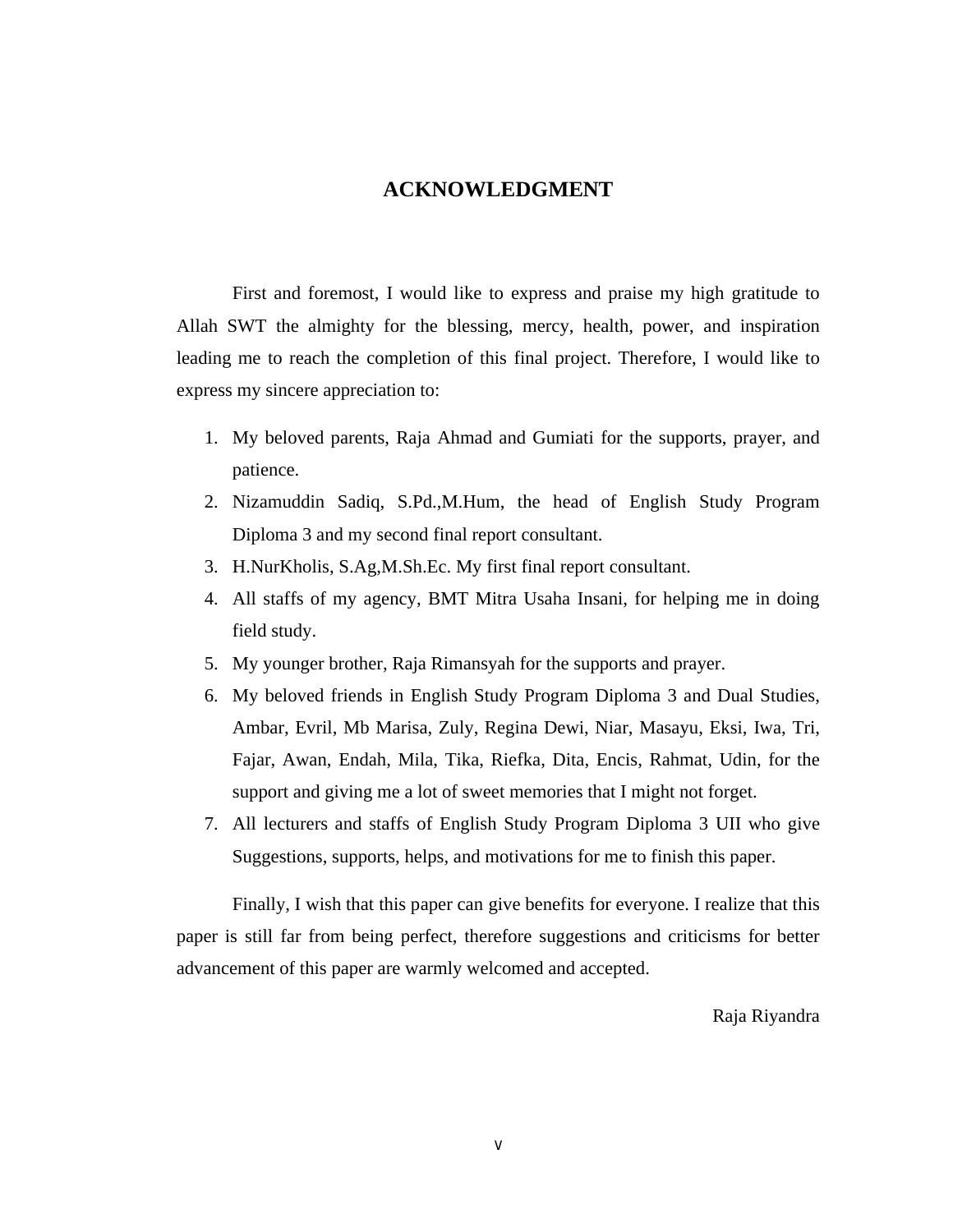#### **ABSTRACT**

BMT is an Islamic micro financial institution operating under the principles of shariah. BMT Mitra Usaha Insani is one of the Islamic micro finance institutions that continues to exist and to grow in Yogyakarta. The research was conducted to find out the marketing strategy of BMT Mitra Usaha Insani Yogyakarta applied. The reason why the investigation done was because the marketing strategies of BMT Mitra Usaha Insani Yogyakarta were showing the development. In addition, the age of BMT Mitra Usaha Insani has relatively been old 16 years. During those periods BMT Mitra Usaha Insani has an extensive cooperation networking in the Special Province of Yogyakarta and an increasing number of members. Until the end of 2010, the number of members has reached 1.764 and they have been experiencing significant improvement at BMT Mitra Usaha Insani. Based on the above reasons, researcher assumes the marketing strategies at BMT Mitra Usaha Insani are excellent. Therefore, this report is intended to figure out marketing strategies done by BMT Mitra Usaha Insani Yogyakarta.

The theory of strategy marketing that the writer used in this paper is the concept of 7P's of marketing mix theory from Kotler, Bloom and Bitner. These concepts of 7P's of marketing mix are product, price, place, promotion, process, people, and physical evidence.

The method used in this report is field study by doing interview and documentation. Results of research on how the marketing strategy of BMT Mitra Usaha Insani are covered by the concept of 7P's with shariah values - based. This strategy is applied in all marketing activities including micro enterprises, schools, restaurants, mosques, and small & medium enterprises. By applying this strategy BMT Mitra Usaha Insani maximizes the potential that exists to build an extensive business collaboration and to continue to serve sustainable solutions and mutual benefits to all parties.

*Keywords: Marketing Strategy, Concept 7P's of Marketing Mix Theory,* 

 *BMT Mitra Usaha Insani.*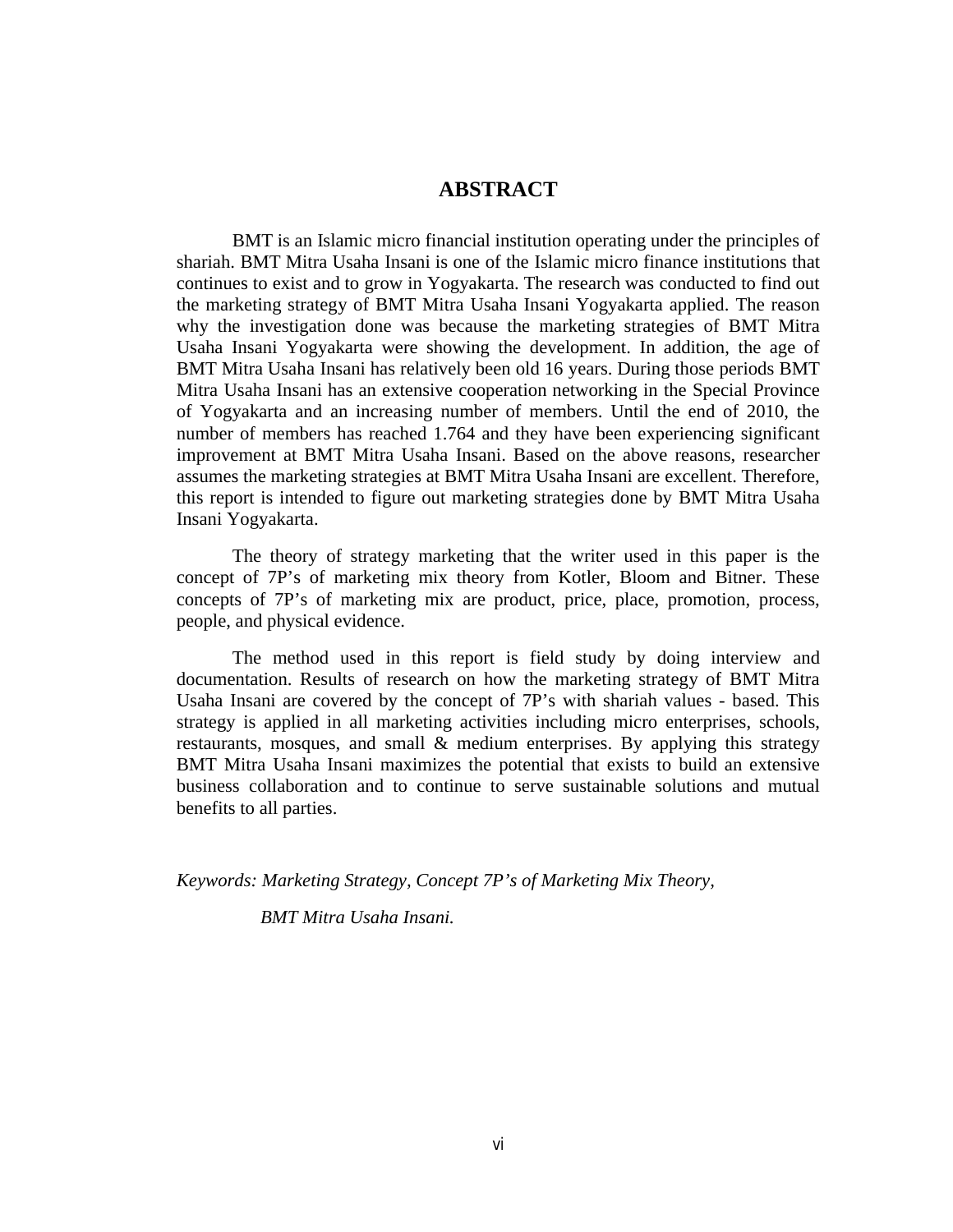# **TABLE OF CONTENTS**

|      |                                            | iii            |
|------|--------------------------------------------|----------------|
|      |                                            | iv             |
|      |                                            | V              |
|      |                                            | vi             |
|      |                                            | vii            |
|      |                                            | ix             |
|      |                                            | X              |
|      |                                            | 1              |
|      |                                            | 1              |
| 1.1. |                                            | $\mathbf{1}$   |
| 1.2. |                                            | 2              |
|      |                                            | $\overline{2}$ |
|      | 1.2.2.                                     | $\overline{2}$ |
|      | 1.2.3.                                     | 3              |
|      | 1.2.4.                                     | 3              |
|      | 1.2.5.                                     | 3              |
|      | 1.2.6.                                     | 5              |
|      | 1.2.7. Organizational Structure of BMT MUI | 9              |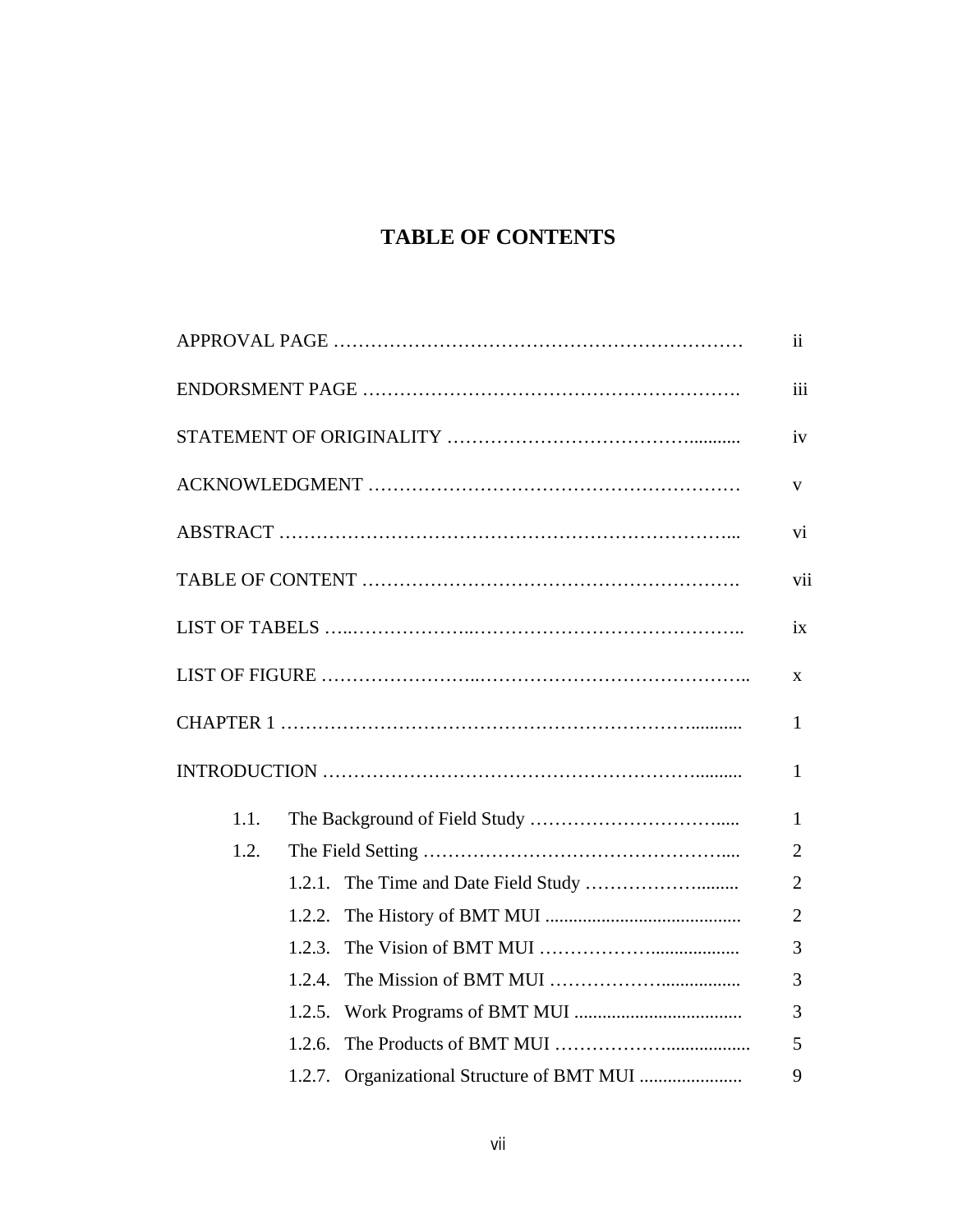| 1.3.                                          | 11 |  |
|-----------------------------------------------|----|--|
|                                               |    |  |
|                                               |    |  |
|                                               | 12 |  |
|                                               | 13 |  |
|                                               | 13 |  |
|                                               | 17 |  |
|                                               |    |  |
|                                               | 25 |  |
| III.3.2. Implementation of Marketing Strategy |    |  |
|                                               | 29 |  |
|                                               | 34 |  |
|                                               |    |  |
|                                               | 34 |  |
|                                               | 35 |  |
|                                               | 36 |  |
|                                               |    |  |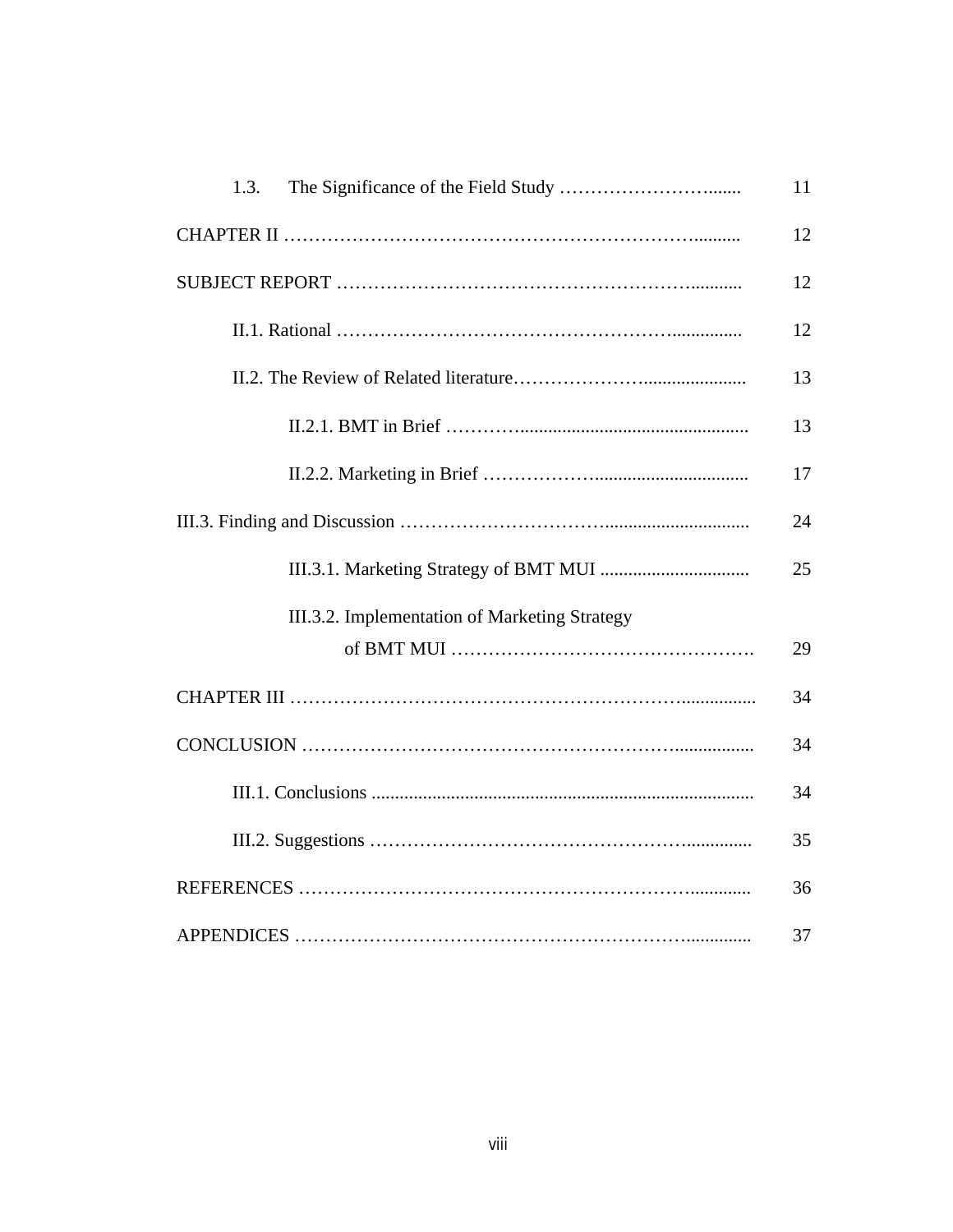### **LIST OF TABLES**

|  | 32 |
|--|----|
|  |    |